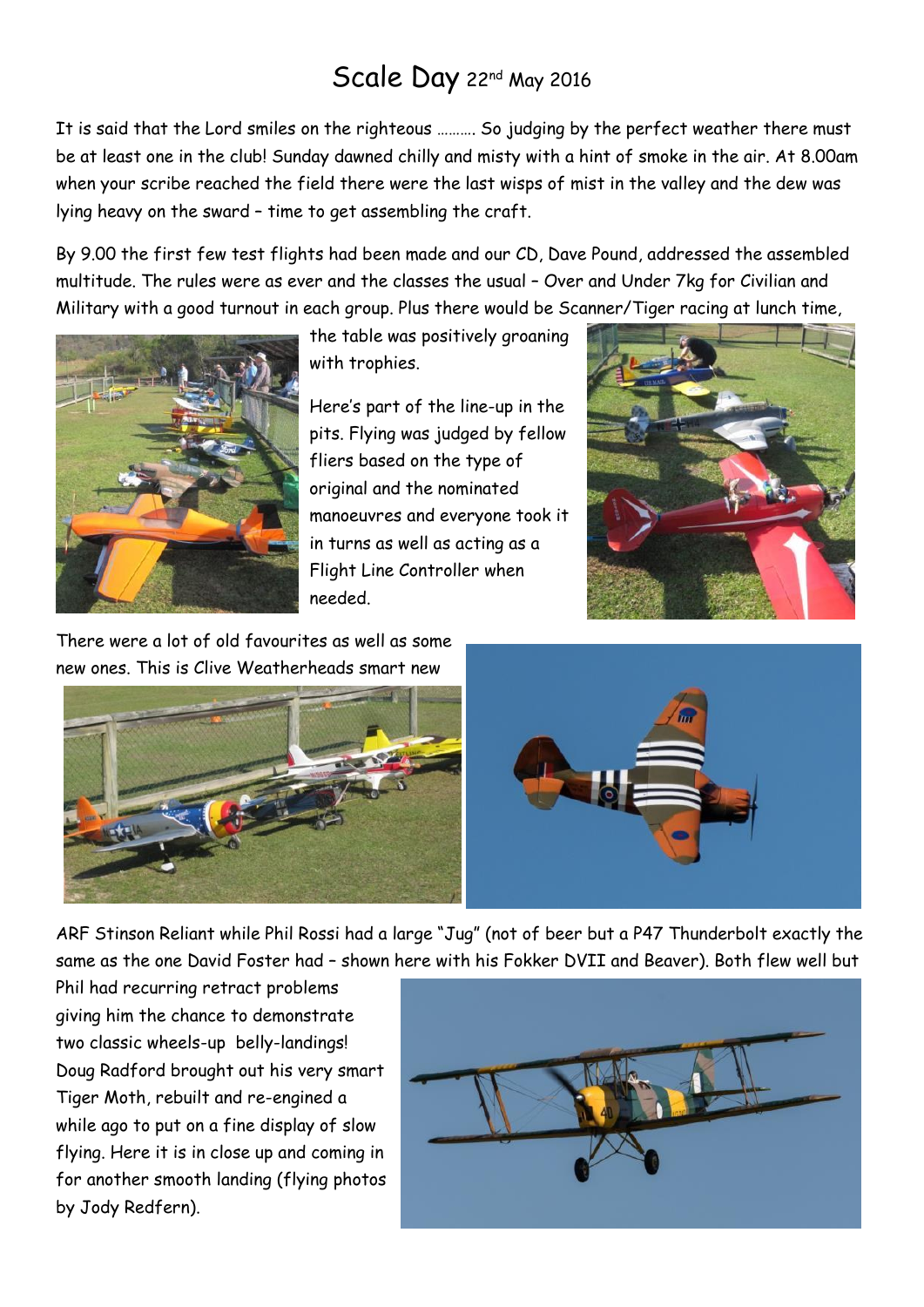

Col Buckley managed to fly despite being half blind in one eye (operation) and bitten in the other one (insect)! Here he is trying to find the gap in the fence to get to the take-off strip!

Stan Begg turned up with his recently refurbished

Dave Bolstad managed to load his 27 aircraft into his trailer but only chose to fly 3 of them (one of which we will not talk about – hrumph – dolls in the cockpit!) including his excellent Me 110 – see top photo.



Chipmunk (count the rivets when you have an hour to spare) and his mighty P40 …….pity he only



Simon Comish flew his B29 (great flying photos



Speaking of heavy military metal Ron Clark flew his Mitchell but only for fun not for comp. Similarly

brought one Tx but the Chippie flew well.



from Jody ) and a Cessna 182 in the comp but

even more impressive was this little screamer pulled

around by a 5x5 prop at enormous revs! Revs reminds us of Racing and lunchtime saw Clive Weatherhead, Andrew Biddlecombe, Mike Minty, David Foster and Dave Pound blow the dust off their Tigers and head for the sky. A Le Mans start (10 second count down to cross the start line) saw some close racing, especially at the turns, with only 20 secs separating the four finishers after 10 laps. Another great photo from

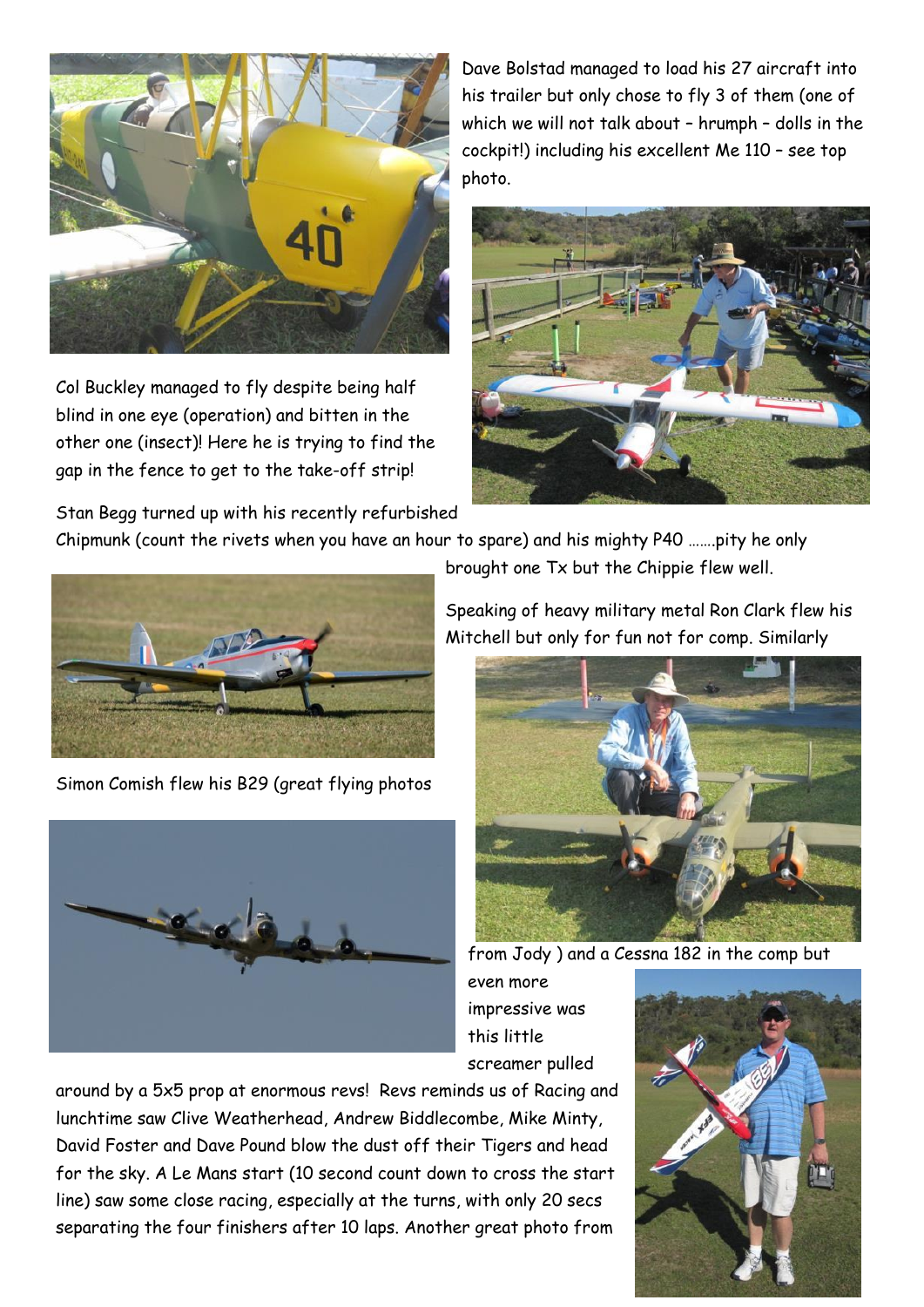Jody, Yep! Only 4 as Dave P suffered a stuffed engine and had to retire early. Now for the irony award – Dave P sold his good engine to Clive before the race who then fitted it and went on to win!

Doug flew his big ARF MSXR in the over 7 kg Civilian (what kind of a



hunting a suitable pilot.

name is an MXSR? Ed.) while Mike M flew his Flivver (below - now in its  $17<sup>th</sup>$  year and still no easier to fly!)

Andrew Biddlecombe had his Texan (that must be getting on a bit too! Ed.) and a new Fly Baby for which he is still







Chris Walker flew his foamy Piper Cup in his first ever comp and did very well, he only missed 4th place by 2 points! Good one Chris. Simon Nichols flew this foamy Spitfire which another fine shot from Jody shows, while you have to play "guess the Owner" with the Jug!





And don't forget all the helpers and friends judging, spotting turns in the race, making hot sausages and rolls – wouldn't all work without them!

When Clive and Dave P had spent the required 2 hours adding up so many numbers the results came out thusly :